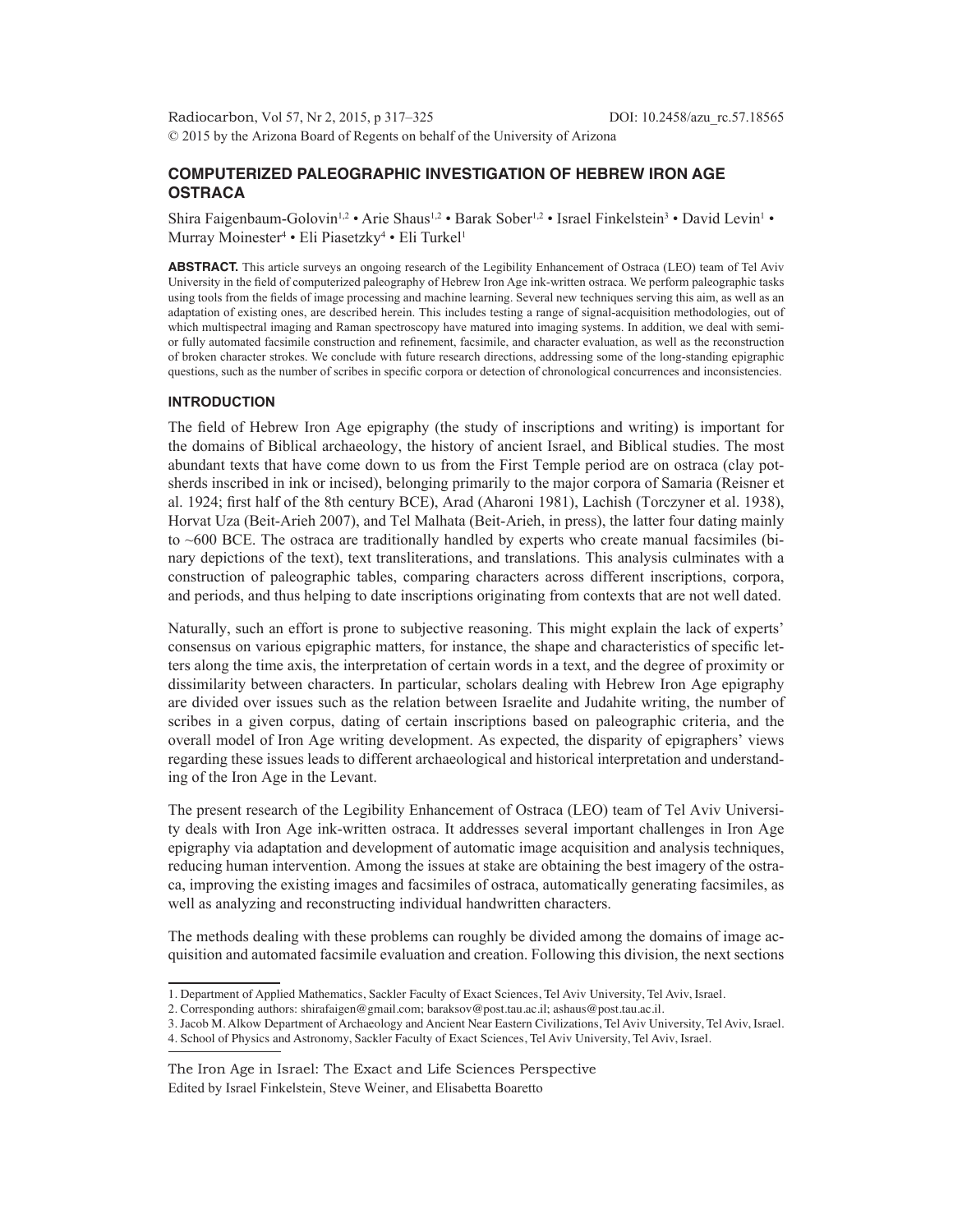specify the techniques we developed, along with the main results. We conclude the paper with future research directions.

# **IMAGE ACQUISITION**

Following millennia of being buried in the ground, ostraca display problematic features common to ancient texts, e.g. they are found broken, in many cases illegible, with stains and erased sections, or blurred ink. In addition, the ostraca were probably considered as an inexpensive, sometimes expendable medium. This is as opposed to papyri (which have mostly perished due to the local climate) or the rare monumental stone inscriptions, which had higher standards of writing (lapidary script). Furthermore, a potential hazard, specifically facing ostraca, is the fast ink fading after being unearthed. As a consequence, an adequate documentation of the ostraca immediately upon excavation is necessary. The negatives from the 20th century excavations are also gradually deteriorating, strengthening the need for digital documentation.

For documentation purposes, we attempted both an adaptation of already existing techniques, as well as development of new, potentially promising methods of image acquisition. The conventional imaging techniques include scanning of old negatives (depicting ostraca prior to their fading), standard digital imagery, and multispectral image acquisition. The pursuit for new imaging methods covered Raman spectroscopy, X-ray fluorescence, regular and IR point spectroscopy, and fluorescent imaging.

## **Scanning of Existing Negatives**

The scanning of old negatives is an ongoing effort, aiming at assembling digital copies of all existing negatives of First Temple period ostraca. The task is performed utilizing a scanner (Microtek ArtixScan M2) capable of handling several types of negatives, including glass. So far, we have scanned hundreds of Hebrew Iron Age ostraca negatives depositories at the Israel Antiquities Authority, Tel Aviv University, and the Harvard Semitic Museum.

## **Multispectral Image Acquisition**

The modern digital imagery provides us with detailed high-resolution data. However, the spectral information of the regular RGB (red, green, blue) imagery is usually insufficient, as only three color channels are recorded (see Figure 1). Therefore, our initial attempts at standard digital photography were soon substituted by multispectral (MS) techniques (Faigenbaum et al. 2012). Such methods were previously found to be beneficial in later historical documents written on parchment (e.g. Knox et al. 1997; Easton et al. 2003).



Figure 1 An illustration of RGB vs. multispectral data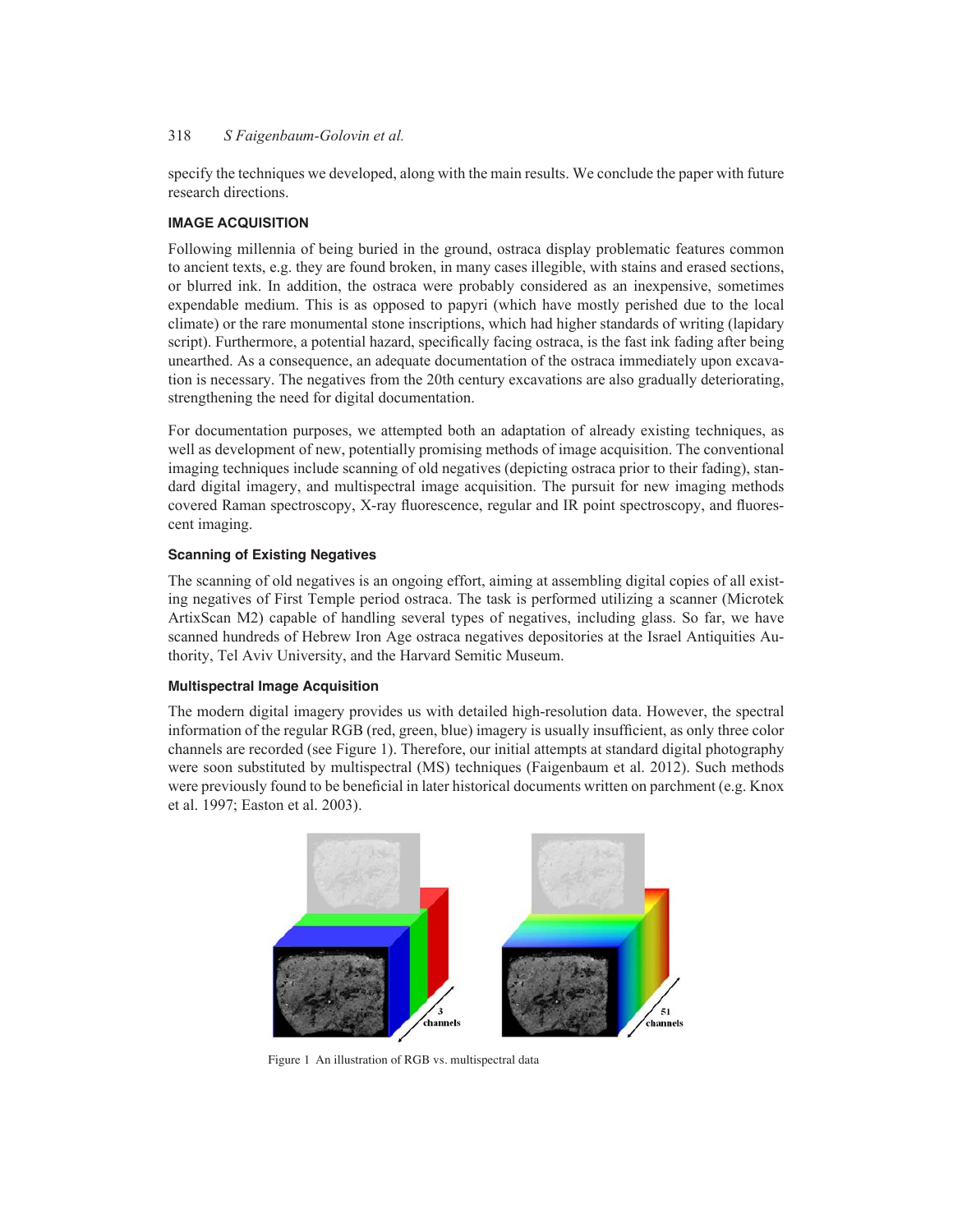We examined 33 Hebrew Iron Age ostraca from Horvat Uza, Horvat Radum, and Tel Malhata, sites located in the Beer Sheba Valley (Beit-Arieh 2007, in press), using a high-end commercial spectral imager, in order to establish an optimized imaging procedure. To assess the quality of the resulting images, we developed a new quality evaluation measure, which takes into account various contrast and brightness transformations. We showed that each ostracon possesses a unique wavelength range, where its readability is enhanced. Subsequently, we found that it is sufficient to use a small set of bandpass filters in order to acquire the most favorable images. This study paved the way towards constructing a low-cost multispectral device for the purpose of ostraca imaging.

Applying the MS imaging system was beneficial in several cases (Sober et al. 2014; Faigenbaum et al. 2015 and in press). For example, Figure 2 compares the standard and optimized MS images of Inscription No. 3 from Horvat Uza. In the enlarged parts of the images, one can see several characters that were absent or vague in the former, while present and legible in the latter.



Figure 2 Ostracon No. 3 from Horvat Uza: (a) a full color image (~400–700 nm) converted to grayscale; (b) an image with enhanced readability (700–720 nm); (c, d) zoom-in on the area marked in red in images (a, b), respectively.



Figure 3 Two images of Inscription No. 13.056-01-S01 from Qubur el-Walaiydah, taken a year after excavation: (a) a color image; (b) image taken with the MS system at the wavelength range of 670–715 nm.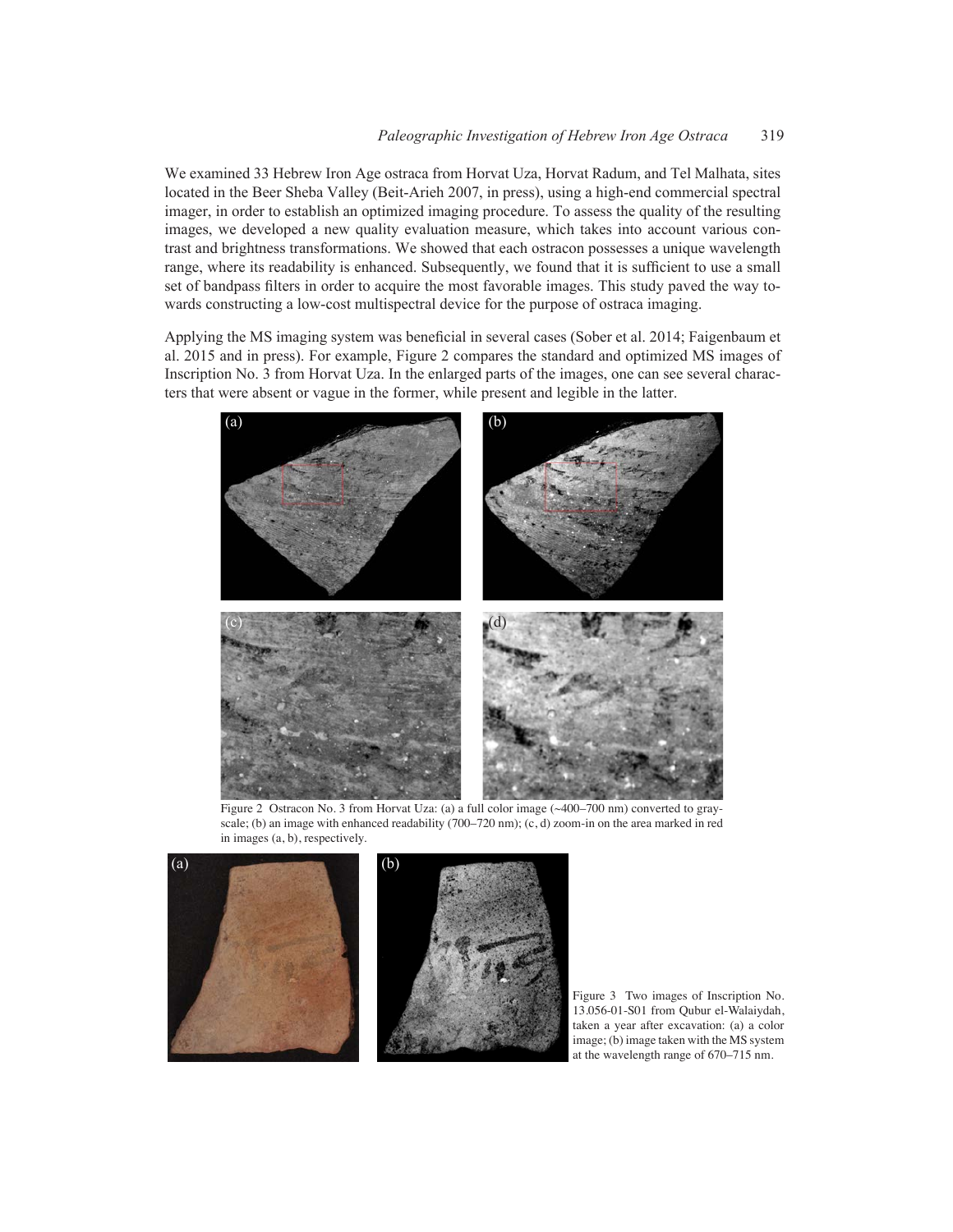Another interesting example is a Hieratic 12th century BCE inscription from Qubur el-Walaiydah in the southern coastal plain of Israel, with an overall improvement by MS imaging, as displayed in Figure 3.

#### **Raman, XRF, and Other Image Acquisition Methods**

We tested several approaches to image acquisition. These were based on attempts to differentiate between "signals" of ink and clay on a microscale. Among the techniques considered were X-ray fluorescence (XRF), regular and IR point spectroscopy, fluorescent imaging, and Raman spectroscopy. With the exception of XRF and Raman spectroscopy, these methods did not yield significantly different signals.

Using the XRF (Nir-El et al., in press), we determined that the red ink in a rare red ink ostracon from the Tel Malhata corpus (Beit-Arieh, in press) contains iron as the principal component. We can therefore assume that the ink's pigment contained iron oxides, most probably hematite,  $Fe<sub>2</sub>O<sub>3</sub>$ . We also carried out an XRF analysis on the black ink of another Tel Malhata ostracon. We found that the net concentration of iron in the black ink of this ostracon is consistent with zero. Although the analysis could not explicitly identify carbon (since its characteristic X-ray energy is far below the detection threshold), we suspect that it is carbon-based (e.g. soot), mainly based on our Raman results (see below). Since we did not find a differentiating material in common black ink ostraca, XRF was not used as a basis for a new image acquisition mechanism.

On the other hand, our Raman spectroscopy experiments showed a clear distinction between clay and black ink spectra, which was utilized to construct a macroscale scanning device (Shaus et al. 2013a, unpublished data). This method exploits the observed difference to produce a new automated facsimile (black and white image) of the inscription. Our method circumvents the preparatory ink composition analysis (common in Raman spectroscopy), allowing for a straightforward detection of indicative Raman lines (wavelengths). Utilizing these lines, the most legible facsimiles are obtained.

The method was tested on an Edomite ostracon from Horvat Uza. The scans were performed on a character level. In Figure 4, a scan result of one character, as well as a facsimile created after simple postprocessing steps, can be seen. *A posteriori* analysis also revealed several indicative Raman lines, including  $\sim1600$  cm<sup>-1</sup> (corresponding to aromatic rings, possibly humic acid or soot).



Figure 4 Raman scanning: (a) photograph of the scanned area; (b) scanning result overlaid; (c) scanning result after postprocessing.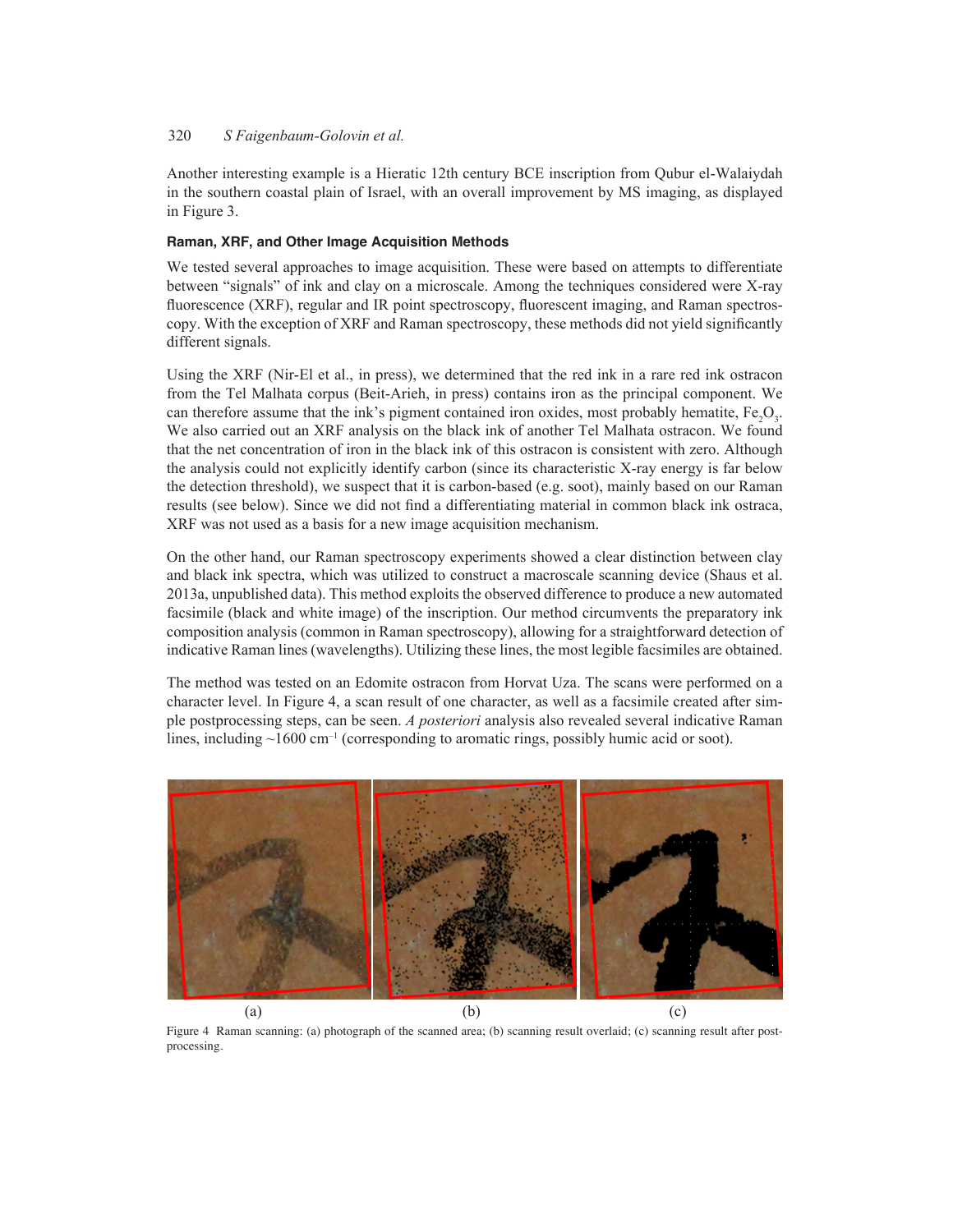Currently, the scans and their processing take several days to accomplish, even for a single character. Scanning a whole inscription would likely take several weeks, and therefore was not pursued. Still, the process can be accelerated in the future using novel Raman technologies (Schlücker et al. 2003). This opens the possibility to produce facsimiles of entire ostraca in a completely automated and bias-free fashion.

#### **FACSIMILE EVALUATION AND CREATION**

#### **Evaluation of Manual Facsimile**

In accordance with the key role of facsimiles in epigraphic research, attention should be devoted to quality evaluation that is independent of the human eye. By *quality evaluation* we mean an assessment of how well a given facsimile represents the original writing on the ostracon.

We established a straightforward mathematical procedure (algorithm) that quantifies the quality of the fit between the facsimile and the image of a given ostracon (Shaus et al. 2010, 2012a). The quality of the fit is evaluated on a relative basis, ranking different facsimiles of the same ostracon. Figure 5 illustrates the correspondence between a facsimile and an ostracon image; Figure 6 shows three different depictions of the same character, overlaid on top of the ostracon image.



Figure 5 Arad ostracon No. 1 (Aharoni 1981): (a) facsimile overlaid over the ostracon's image; (b) aligned facsimile.



Figure 6 Arad ostracon No. 34: facsimiles of the same character created by three different individuals (details in Shaus et al. 2012a). The lower left facsimile was ranked first by the algorithm.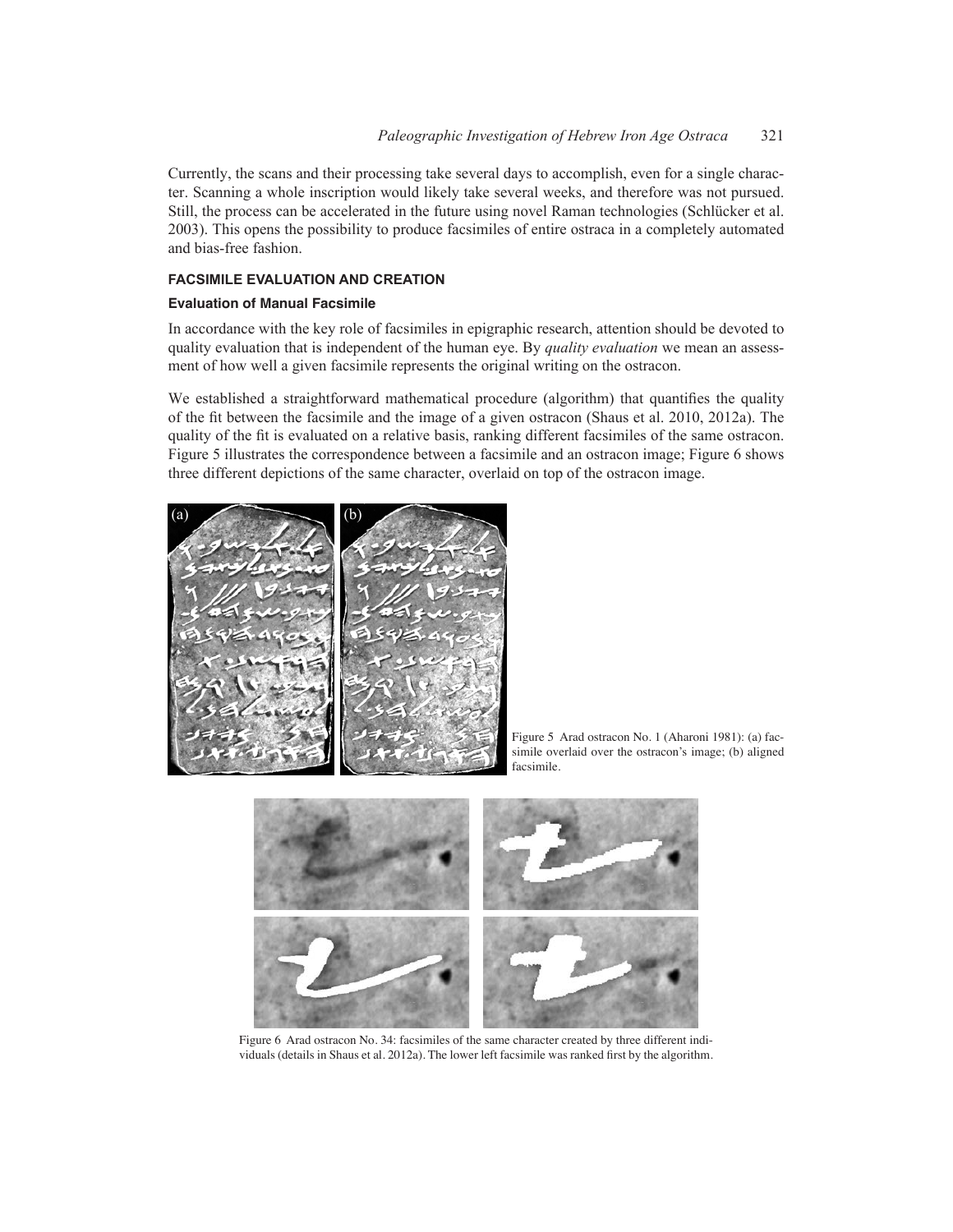The proposed procedure was tested on a few cases in order to assess its reliability. A certain amount of variability was found between the facsimiles produced by different scholars, leading to different evaluation scores. It is interesting to note that the facsimiles with the best score were produced by a draftsperson rather than epigrapher. This supports the assumption that the prior knowledge possessed by the epigraphers influences their documentation.

#### **Creation of a New Facsimile**

Our experience with facsimile evaluation convinced us that automated facsimile creation techniques ought to be pursued. As a first step, several existing binarization techniques were implemented, tested, and found to be inadequate for our purpose (Figures 7a–c). Therefore, a new method for automatically creating a facsimile was developed (Shaus et al. 2012b; see Figure 7d). This technique uses a digital image of an ostracon, as well as some information from an existing manual facsimile, in order to obtain an automatic and improved binarization (facsimile). A further noise reduction step, based upon automatically learned characteristics of the writing, has been developed and tested (Shaus et al. 2013b; see Figure 7e).



Figure 7 Arad ostracon No. 1 and its binarizations: (a) ostracon image; (b) Otsu (1979); (c) Niblack (1986); (d) Shaus et al. (2012b); (e) Shaus et al. (2013b).

Our experience with binarizations paved the way to a method that dealt with the evaluation of individual characters, as opposed to the binarization of entire ostraca (Faigenbaum et al. 2013). We chose to pick the most plausible characters on an individual basis, combining the best of all the binarization options. The characters were judged relying on their intrinsic properties (measuring the smoothness, completeness, and the amount of noise within the character). The algorithm managed to produce a credible ranking of characters' binarizations, comparable to human experts' opinions (Figure 8 illustrates the ranking results).

Even though the aforementioned algorithms produce results superior to a manual facsimile, they may still be insufficient for automated epigraphic analysis purposes. This is especially relevant in cases where parts of the character are missing. Therefore, a semiautomatic procedure for restoration of incomplete handwritten character strokes was developed (Sober 2013; Sober and Levin, unpublished data; see Figure 9). The method attempts at imitating the reed movement by using manually sampled key points of a character. The resulting character's reconstruction provided us with a smooth and complete facsimile, complemented by a full mathematical description of the constituent strokes. This opens the possibility of extracting sophisticated mathematical features, which may be used for letter analysis and comparison purposes in the future.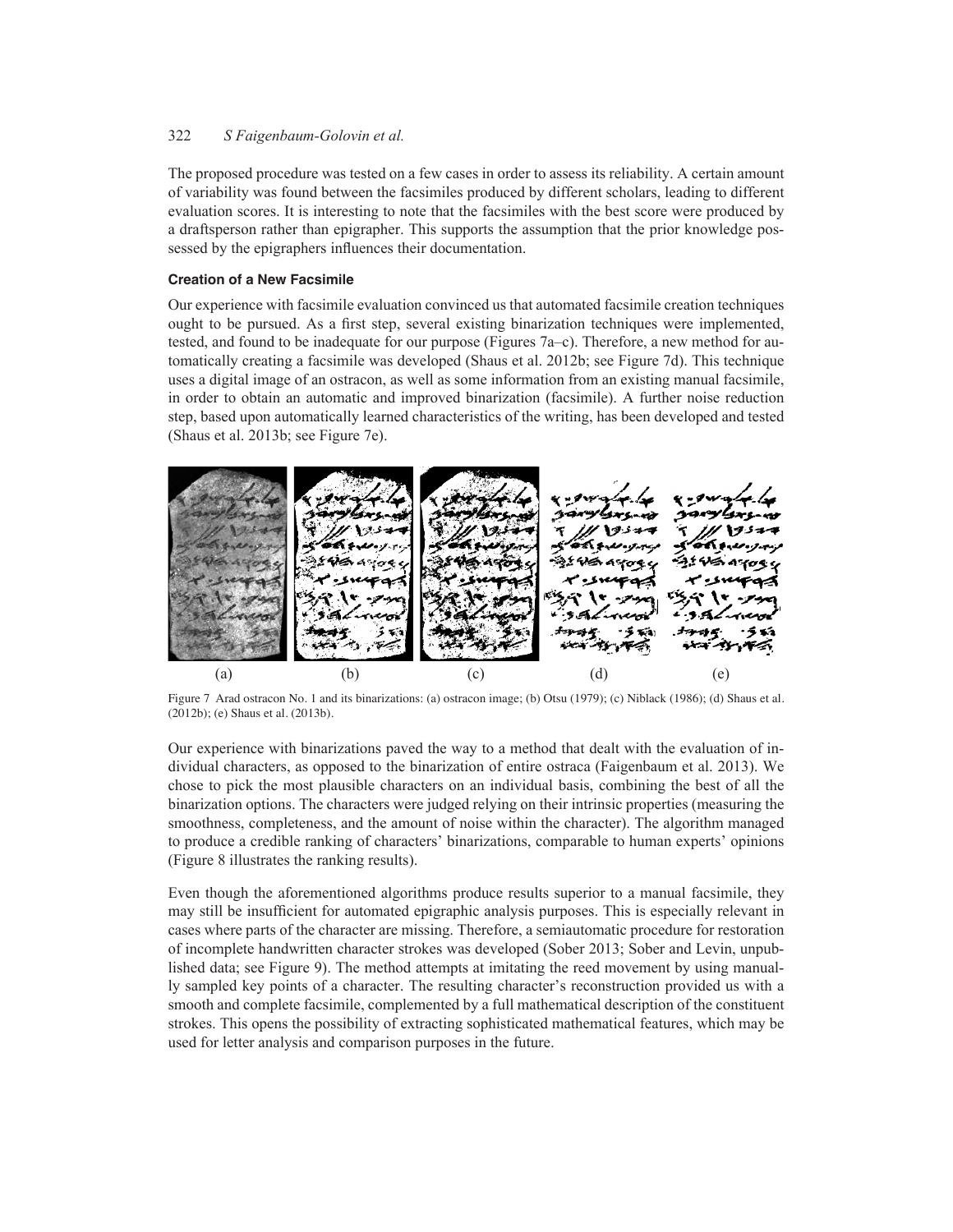

Figure 8 Expert's ranking of one character's facsimiles produced by several algorithms, in decreasing quality order; *w* is the window size, a parameter in the following algorithms (see details in Faigenbaum et al. 2013): (a) original image; (b) Sauvola and Pietikäinen (2000) [*w*=200]; (c) Shaus et al. (2012b), including unspeckle stage; (d) Shaus et al. (2012b); (e) Otsu (1979); (f) Niblack (1986) [*w*=200]; (g) Niblack (1986) [*w*=50]; (h) Sauvola (2000) [*w*=50]; (i) Bernsen (1986) [*w*=50]; (j) Bernsen (1986) [*w*=200].



Figure 9 Reconstructing a *yod* from Arad ostracon No.1: (a, c) the initially sampled points; (b, d) the reconstructed strokes; (e) the resulting facsimile.

## **FUTURE RESEARCH DIRECTIONS**

Our main objective is to perform paleographic tasks using tools from the fields of image processing and machine learning. This does not aim at replacing human experts, but rather supplying them with additional modern tools to perform their tasks. Our research paves the way to applying such techniques to the disciplines of Iron Age epigraphy and paleography.

The legible images obtained by the various methods, along with automated facsimiles, are already usable in their own right. Moreover, one of our main research goals is the establishment of a database containing the most legible images of Hebrew Iron Age ostraca.

Ostraca images can also be perceived as the foundation blocks in a large computerized epigraphy building currently under construction. Borrowing ideas from the field of optical character recognition, we are currently designing a metric that measures the similarity between two characters. The metric relies on extraction of features describing the shape of the characters. We use both wellestablished and descriptors, and aim at combining them into a single efficient measure.

Based on this metric, paleographic comparison (cluster analysis) can be performed at the character, inscription, or the corpus level. Using this analysis, we are beginning to address some of the long-standing epigraphic questions, such as the number of scribes in a specific corpus or detection of chronological concurrences and inconsistencies.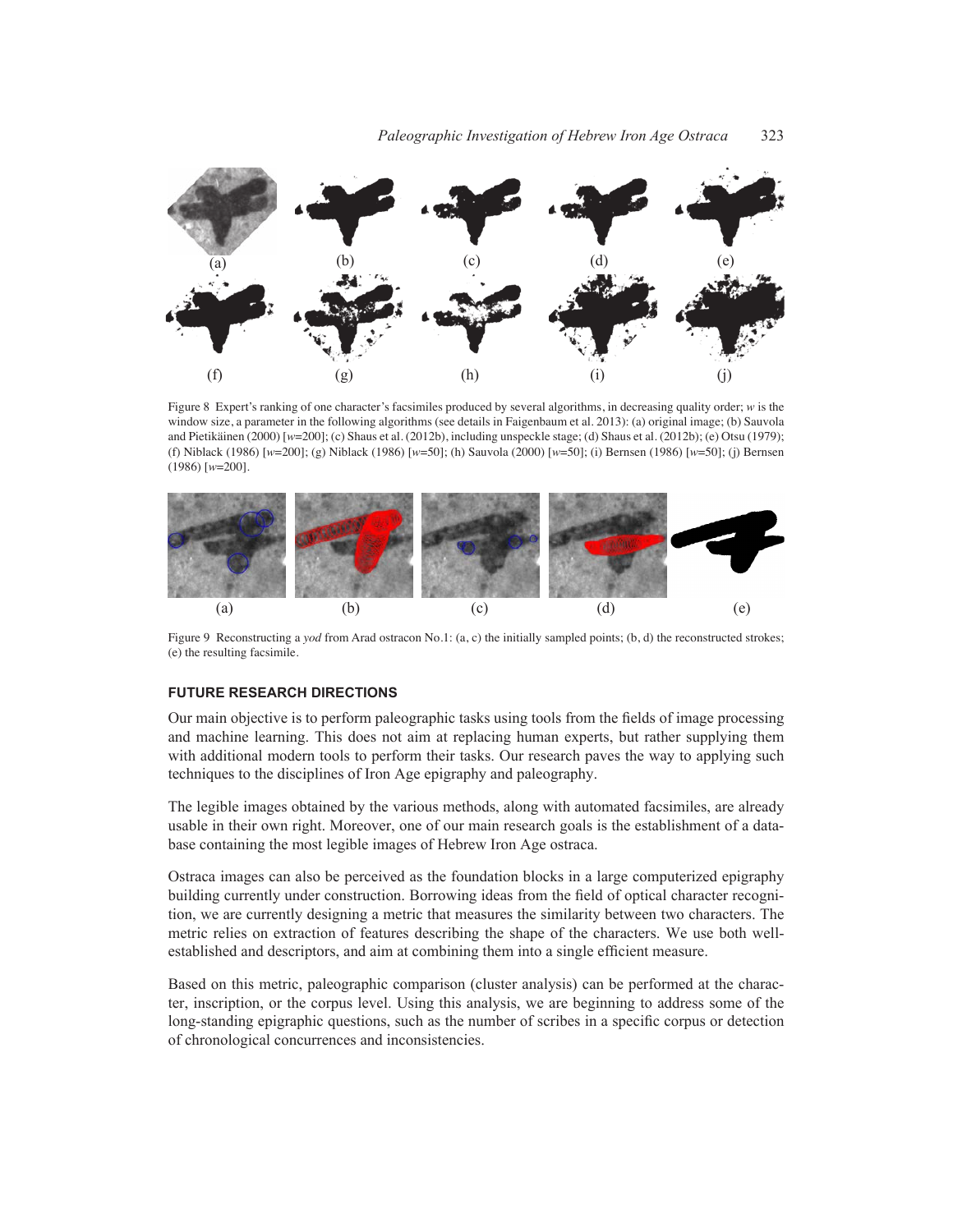Another research direction is an automated creation of paleographic tables. This may be achieved by means of detection (or calculation) of the most representative prototype for each of the characters present in the inscription. This may also be performed on a corpus basis. Initial experiments demonstrate the soundness of several of these research directions.

### **ACKNOWLEDGMENTS**

The research leading to the results reported here received initial funding from the Israel Science Foundation – F.I.R.S.T. (*Bikura*) Individual Grant no. 644/08. The research was also funded by the European Research Council under the European Community's Seventh Framework Programme (FP7/2007–2013)/ERC grant agreement no. 229418, and by an Early Israel grant (New Horizons project), Tel Aviv University. This study was also supported by a generous donation of Mr Jacques Chahine, made through the French Friends of Tel Aviv University. Arie Shaus is grateful to the Azrieli Foundation for the award of an Azrieli Fellowship. The kind assistance of Prof Benjamin Sass and Dr Shirly Ben-Dor Evian is appreciated. Ostracon images: courtesy of the Institute of Archaeology, Tel Aviv University and of the Israel Antiquities Authority. Facsimiles: courtesy of Ms Judith Dekel, of the Israel Exploration Society (Aharoni 1981), and of Prof C A Rollston (Rollston 2006).

#### **REFERENCES**

- Aharoni Y. 1981. *Arad Inscriptions*. Jerusalem: Israel Exploration Society.
- Beit-Arieh I. 2007. *Horvat 'Uza and Horvat Radum: Two Fortresses in the Biblical Negev*. Tel Aviv: Emery and Claire Yass Publications in Archaeology.
- Beit-Arieh I. In press. *Tel Malhata: A Central City in the Biblical Negev*. Tel Aviv: Emery and Claire Yass Publications in Archaeology.
- Bernsen J. 1986. Dynamic thresholding of grey-level images. In: Simon J-S, editor. *Proceedings of the Eighth International Conference on Pattern Recognition, Paris, France*. Washington, DC: IEEE Computer Society Press. p 1251–5.
- Easton RL Jr, Knox KT, Christens-Barry WA. 2003. Multispectral imaging of the Archimedes palimpsest. In: *Proceedings of Applied Imagery Pattern Recognition Workshop*. Washington, DC: IEEE Computer Society Press. p 111–6.
- Faigenbaum S, Sober B, Shaus A, Moinester M, Piasetzky E, Bearman G, Cordonsky M, Finkelstein I. 2012. Multispectral images of ostraca: acquisition and analysis. *Journal of Archaeological Science* 39(12):3581–90.
- Faigenbaum S, Shaus A, Sober B, Turkel E, Piasetzky E. 2013. Evaluating glyph binarizations based on their properties. In: *DocEng '13 Proceedings of the 2013 ACM Symposium on Document Engineering*. Florence: Association for Computer Machinery. p 127–30.
- Faigenbaum S, Sober B, Finkelstein I, Moinester M, Piasetzky E, Shaus A, Cordonsky M. 2015. Multispectral imaging of two hieratic inscriptions from Qubur el-Walaiydah. *Egypt and the Levant* 24:349–54.
- Faigenbaum S, Sober B, Moinester M, Piasetzky E, Bearman G. In press. Multispectral imaging of Tel Malhata ostraca. In: Beit-Arieh I, editor. *Tel Malhata: A Central City in the Biblical Negev*. Tel Aviv: Emery and Claire Yass Publications in Archaeology.
- Knox KT, Johnston R, Easton RL Jr. 1997. Imaging the Dead Sea scrolls. *Optics & Photonics News* 8(8):30–4.
- Niblack W. 1986. *An Introduction to Digital Image Processing*. New York: Prentice-Hall.
- Nir-El Y, Goren Y, Piasetzky E, Moinester M, Sober B. In press. X-ray fluorescence (XRF) measurements of red ink on a Tel Malhata ostracon. In: Beit-Arieh I, editor. *Tel Malhata: A Central City in the Biblical Negev*. Tel Aviv: Emery and Claire Yass Publications in Archaeology.
- Otsu N. 1979. A threshold selection method from gray-level histograms. *IEEE Transactions on Systems, Man, and Cybernetics* 9(1):62–6.
- Reisner GA, Fisher CS, Lyon DG. 1924. *Harvard Excavations at Samaria, 1908–1910*. Cambridge: Harvard University Press.
- Rollston CA. 2006. Scribal education in ancient Israel: the Old Hebrew epigraphic evidence. *Bulletin of the American Schools of Oriental Research* 344:47–74.
- Sauvola J, Pietikäinen M. 2000. Adaptive document image binarization. *Pattern Recognition* 33(2):225–36.
- Schlücker S, Schaeberle MD, Huffman SW, Levin IW. 2003. Raman microspectroscopy: a comparison of point, line, and wide-field imaging methodologies. *Analytical Chemistry* 75(16):4312–8.
- Shaus A, Finkelstein I, Piasetzky E. 2010. Bypassing the eye of the beholder: automated ostraca facsimile evaluation. *MAARAV* 17(1):7–20.
- Shaus A, Turkel E, Piasetzky E. 2012a. Quality evaluation of facsimiles of Hebrew First Temple period inscriptions. In: *Proceedings of the 10th IAPR International Workshop on Document Analysis Systems, Gold Coast, Australia*. Washington, DC: IEEE. p 170–4.
- Shaus A, Turkel E, Piasetzky E. 2012b. Binarization of First Temple period inscriptions - performance of existing algorithms and a new registration based scheme. In: *Proceedings of the 13th International Conference on Frontiers in Handwriting Recognition*. Bari, Italy: IEEE. p 641–6.
- Shaus A, Sober B, Tzang O, Ioffe Z, Cheshnovsky O, Fin-